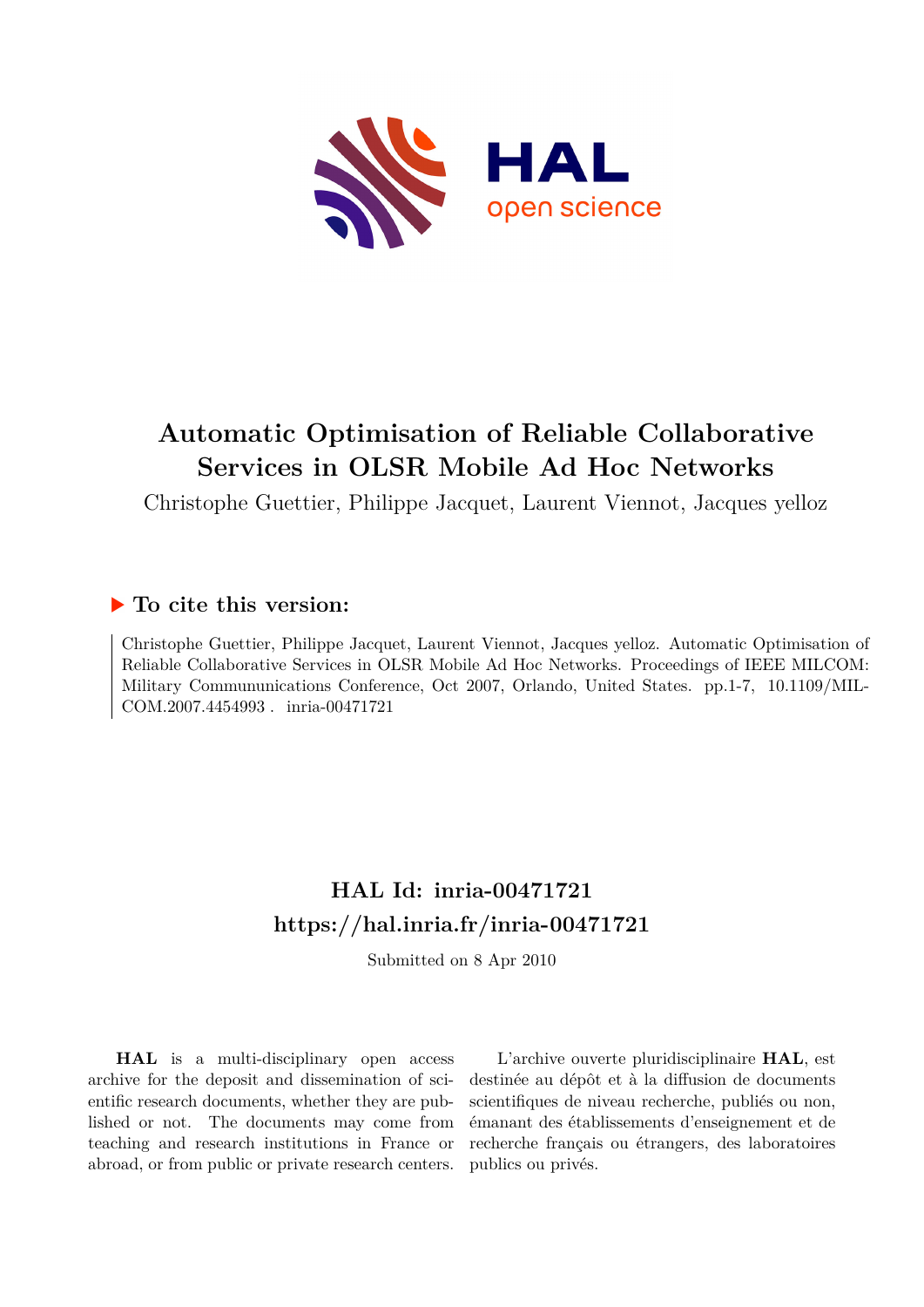# Automatic Optimisation of Reliable Collaborative Services in OLSR Mobile Ad Hoc Networks

Christophe Guettier (1), Philippe Jacquet (2), Laurent Viennot (1), Jacques Yelloz (2) (1) SAGEM DS, 178, Rue de Paris 91300 Massy, France (2) INRIA, Rocquencourt B.P. 105, France

#### *Abstract***—**

**Future Network based Operations (NbO) will strongly rely on Mobile Ad hoc Networks (MANET), due to urban area, tactical mobility and assymetric operation management. These networks will support multiple collaborative services, such as sensor to shooters, reachback, maintenance of Common Operational Picture (COP). Both networks and services will have to be managed with no or limited operator intervention, still providing reliable behavior in aggressive environments. At routing level, we present how to preserve 2-connectivity by adapting the Optimised Link State Routing Protocol(OLSR). We make use of the specific parameter MPR-COVERAGE in the Multiple Relay Selection algorithm in order to conserve 2-connectivity. At the service level, the operational gain grows with the numbers of actors, as they can bring multiple skills and data in a given collaborative activity. Following a constraint solving method, the paper shows how to maximise a subnet of actors involved in a given collaborative service, while satisfying 2-connectivity, reactivity and communication quality constraints. We demonstrate the approach on simulating real world NbO.**

#### I. INTRODUCTION

The future concept of Network based Operations (NbO) is a new approach to deal with assymetric context, urban area and tactical mobility. In NbO, critical decisions can be optimised thanks to a better information sharing between commanders. Examples can be found in operational pictures, mission planning and execution. NbO also opens new spectrum of capabilities (short loops between key-players, experts reachback, remote navigation of drones and robots, . . .) based on communication and information advantage. These new collaborative activities must be supported by reliable distributed services, subject to performance guarantees.

Over the last fifty years, significant advances have led to the development of high-performance deploybale defence network infrastructure. Finding many essential applications in both defense and civilian domains, these network systems are based on high gain fixed antenae coupled with highperformance routing devices. However, most often, these systems rest on complex and rigid deployment, which results in little mobility and reconfiguration capabilities.

Opposed to these concepts, a new generation of mobile ad hoc networks (MANET) is trading off high-performance with availability, mobility, flexibility, affordability and survivability. Although these mobile ad hoc networks are inheriting advances in physical layers, they must be rapidly deployed into a non-cooperative (not to say aggressive) environment, for which an incomplete or uncertain knowledge is available. These requirements are stressed in modern assymetric operations, due to urban area, tactical mobility and uncertain environment where deployed infrastructure cannot be easily protected. Subject to link break, jamming, node failures and message losses, these networks must constantly *optimise* their own organisation in order to deliver reliable services.

In addition, service management levels must deal with service demands, environment changes or mission contingencies. Admiting services and actors to support collaborative activities becomes difficult since these decisions must satisfy performance, robustness and feasibility constraints – also referred to as Quality-of-Service (QoS).

This paper proposes an approach based on satisfying the reliability property, locally at the routing level as well as globally at the service one. Locally, we demonstrate how to preserve network 2-connectivity, wherever it does not exhibit single point of failure (network edge or node). Globally, we show how to map a collaborative service on an optimised subnet topology which also guarantee 2-connectivity.

Research and applied works have already considered the Optimised Link State Routing (OLSR) protocol to address mobile tactical communications, as it saves topology control messages and provides proactively a route always available between any two nodes. We make use of the specific parameter MPR-COVERAGE in the Multiple Relay Selection algorithm for OLSR in order to conserve 2-connectivity and to dynamically detect such topologies. This strong property can be proven and does not overload significantly the OLSR protocol in terms of control messages nor protocol complexity.

At the service level, the operational gain grows with the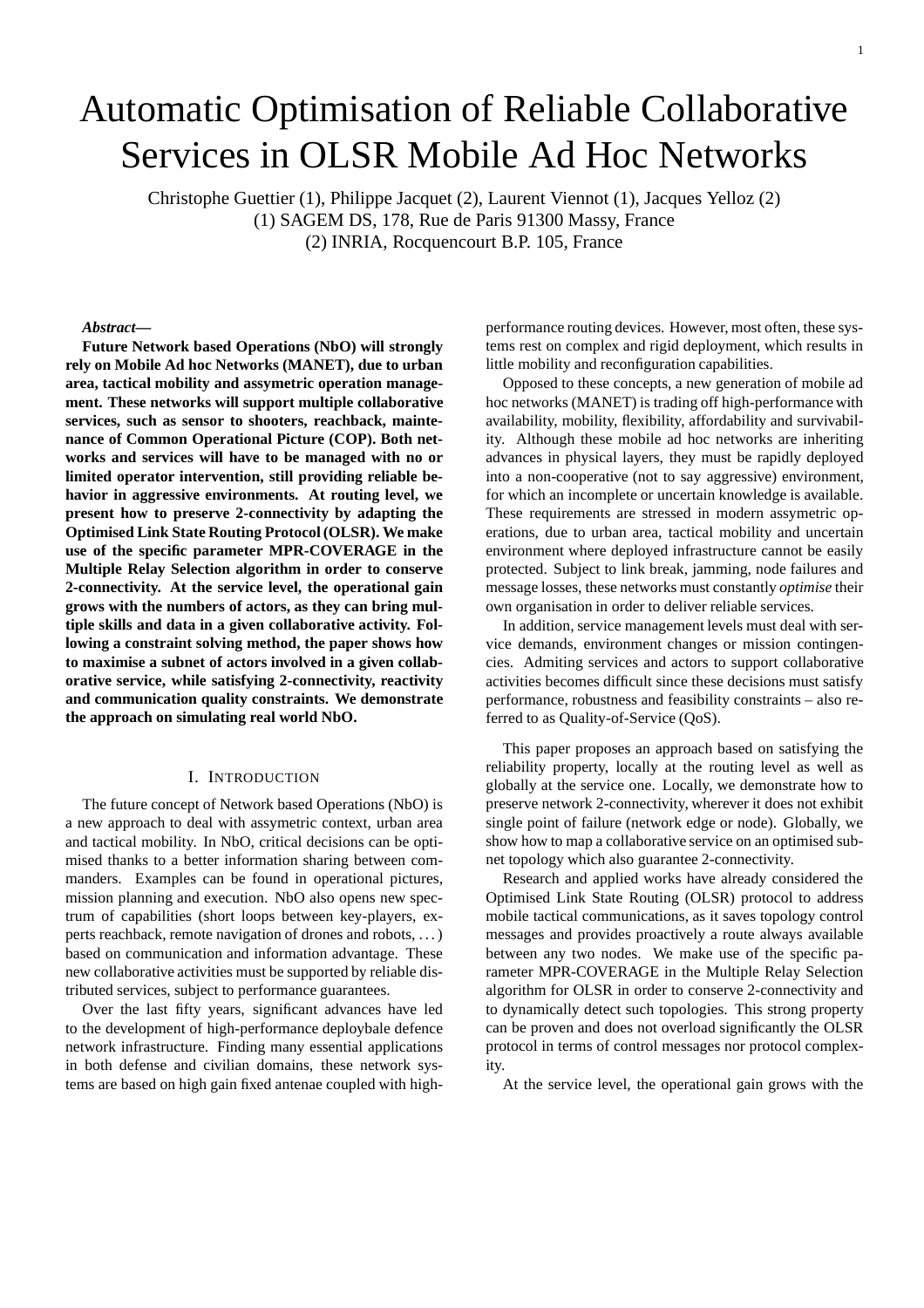number of actors, as they can bring multiple skills and data in a given collaborative activity. However a large set of interacting actors may involve too much traffics or behave too slowly. The problem is to configure automatically a maximal subset of actors (or subnet) involved in a collaborative service, while satisfying end-to-end reactivity as well as reliability constraints. Compliant with the routing level, subnet reliability is assimilated as a 2-connected topology. We show that under specific assumptions, this problem corresponds to a maximal clique problem, well known to be NP-hard. To tackle its complexity, it is first modeled as a constrained optimisation problem and solved using a combination of branchand-boud, constraint propagation techniques, mathematical inference and greedy anytime heuristics.

We demonstrate the approach on simulating real world NbO using both constraint solving programming and discrete event-based simulation of OLSR ad hoc network. Experiments, focused on tactical data, show that optimal collaborative services can be found in reasonable time, in line with the operational tempo. These first return on experiments illustrates a new way to perform late binding between ad hoc networks and collaborative services in spite of reactivity constraints and high disponibility requirements.

#### II. COLLABORATIVE SERVICES IN AD HOC NETWORKS

#### *A. Background*

The new defence concept Network based Operation (NbO) enables decision superiority thanks to a better information sharing between commanders. This is a promising approach in terms of operational gain such as accelerating the peace of events, optimising resources and minimizing frictions. NbO will strongly rely on collaborative and critical services, such as sensor to shooters, reachback, maintenance of common operational picture, mission planning and execution. Network nodes can be different actors such as vehicles, soldiers, sensors, UAV or UGV, such as pictured in figure (1). They will generate many and permanent traffics as well as different scales of mobility. With these heterogeneous actors, collaborative activities will require frequent services reconfiguration due to mission contingencies and uptades, topology or environment changes. Networks and services will have to be managed automatically, with no or limited operator intervention, and must guarantee correct behaviours, end-to-end performances in spite of aggressive environments. The difficulty to simultaneously operate service management and perform efficient routing in a reliable way is challenging the design of modern tactical defence networks.

A representative example of a service supported by a MANET is the Common Operational Picture (COP). Within the network, a subnet of "available" actors cooperate to exchange tactical data. The service must support the delivery of



Fig. 1. Actors of an operation potentially participating to a collaborative service

tactical information by any subnet actor to every other subnet actor (for example unit detection, identification, . . .). The aim is that all actors in the subnet consolidate the COP, within a specified end-to-end latency.

When the environment is changing, the subnet must decide which new actors shall join the subnet and which existing subnet members shall leave, in order to maximize information quality or freshness. The set of actors composing the new subnet must be choosen so that it is fully connected, and it satisfies the different criteria relevant to Quality of Service:

- The level of reliability is acceptable;
- End-to-end latency must be lower than a specified bound;
- Message / processing loads are met.

#### *B. Active Subnet Management*

To consolidate efficiently the COP, the subnet must continuously deliver the required information in spite of two kinds of environment changes:

- 1) Environment change status: status are broadcasted through the subnet with other tracking information.
- 2) Routers fail or appear in the environment. Network topology is broadcasted throughout the network.

Testing each sensor router one by one is not a satisfactory approach, because the different criteria involve both members of the existing subnet and the set of new actors. Such "generate and test" approach has to evaluate simultaneously all the criteria for any subset of the total set of available routers (including existing subnet members and new routers), which corresponds to  $2^N$  combinations. In order to find a feasible solution and to potentially maximize the amount of information retrieved in the COP, a "generate and test" approach can not be really applied and it is necessary to solve globally the subnet management problem, considering the different criteria as hard constraints.

This constrained optimization problem can be illustrated with figure 2. Supposing that active subnet members  $\{S1, S2, S3, S4\}$  do not provide enough quality information about targets  $T2$  and  $T3$ , any subset of  $\{N1, N2, N3, N4\}$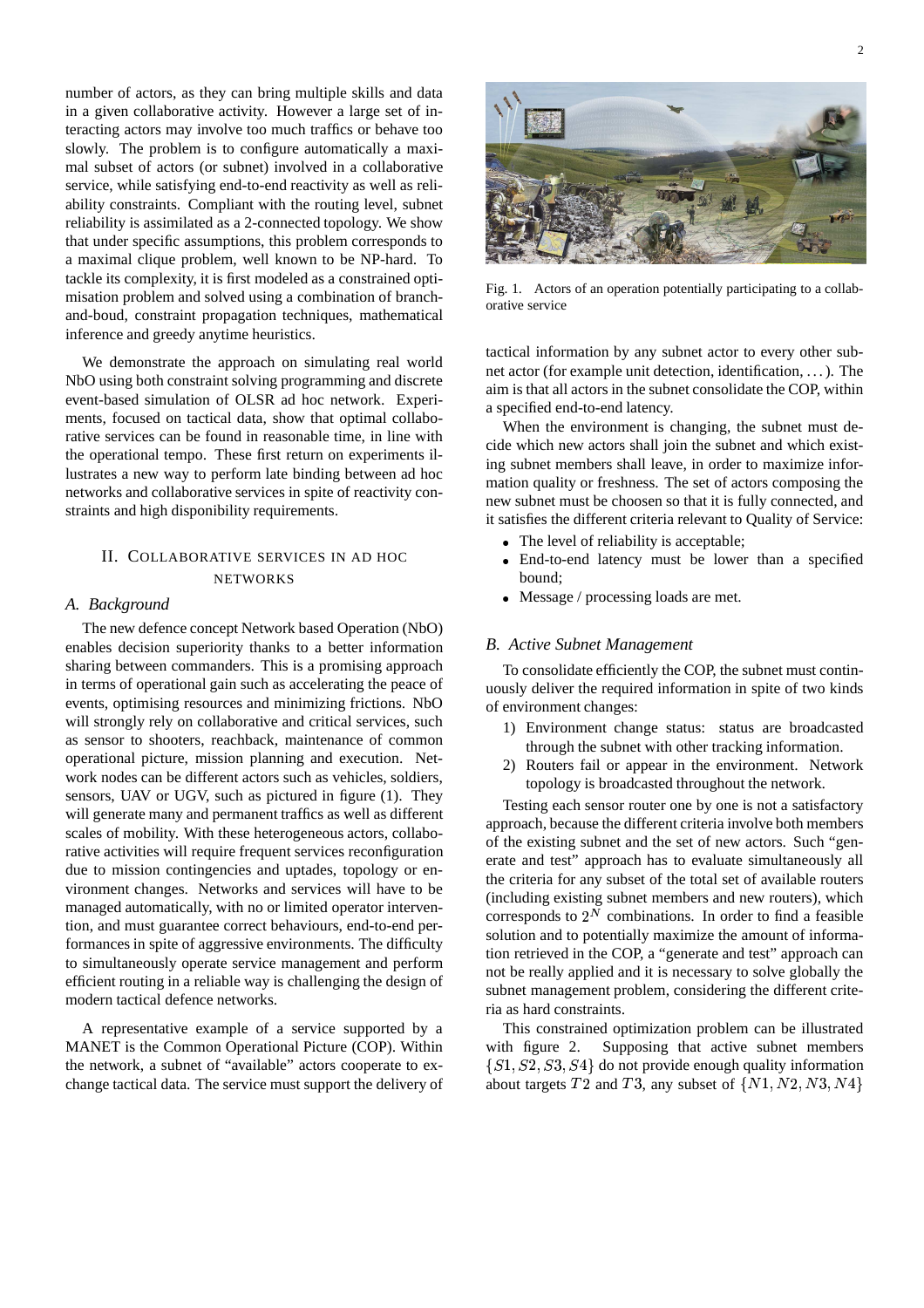would improve COP performance. Supposing, furthermore, that admitting  $\{N3, N2\}$  would provide more information, too much communication would be generated (since both sensors would communicate data about  $T3$  and  $T4$ , the new subnet might be saturated by the new traffic), or the COP process would be too slow. Admitting  $\{N1, N3\}$  or symmetrically  $\{N4, N2\}$ , on the other hand, would increase significantly information quality about  $T2$  and  $T3$  and would generate an acceptable level of communication, provided  $S1$  and  $S2$  remain in the subnet with their existing links. Also,  $S3$  and  $S4$ cannot leave the network as they maintain connectivity for relaying informations on  $\{T1, T2, T3\}$ .

The question is, how is this solution derived, given such constraints as broadcast latency and reliability? This is a constrained optimisation problem crucial to providing QoS. However, the problem is interesting to solve only if the routing protocol guaratee same latency and reliability constraints.



*Fig. 2. Distributed tracking with ad-hoc networks*

#### *C. Decision making criteria*

One of the criteria required for admiting a set of actors within the subnet is the **measurement of information gain**. Other criteria, later considered as hard constraints for admiting a set of actors within the subnet, are essential to provide OoS:

- Reliability The subnet must continue to operate in spite of any node or link immediate stop.
- Latency This very important criterion depends on the link delays and the number of hops on a given route. Overheads due to topology control and reliability mechanisms must also be included when modelling the latency criteria.

Indeed, these criteria are relevant to the Quality of Service only if the routing layer also supports similar reliability and latency constraints.

#### III. RELIABLE ROUTING IN OLSR

#### *A. Network modelling*

Let assume that the network is deployed on a square map of area  $A$ . Let  $N$  be the total number of nodes in the network and  $M$  be the average number of neighbor nodes per node. The average number of hop, assuming all pair of source and destination are equally likely, is exactly  $\frac{\ell}{\sqrt{A}}\sqrt{\pi}\sqrt{\frac{N}{M}}$ . Quantity  $\ell$  refers to the average euclidian distance between nodes in a square, *i.e.*  $\ell \approx 0.3826\sqrt{\mathcal{A}}$ . The average maximum number of hops, attained in the diagonal is equal to:

$$
H_{max} = \sqrt{2\pi} \sqrt{\frac{N}{M}} \tag{1}
$$

This is not an integer number because there are variations due to node positioning.

Gupta and Kumar have shown that the network stays connected as long as  $M < \log N$  which gives an average maximum number of hops equal to  $H_{\text{max}} = \sqrt{2\pi \sqrt{\frac{N}{\log N}}}$ . .

With  $N = 30$  the maximum number of hops will be in average 7.4444, and in average nodes are separated by 2.014 hops.

#### *B. Link quality modelling*

Assume  $\lambda$  is the density of emitter per slot and per heactar, assuming each emitted power is of one unit, assume also that the minimum Signal-over-Noise Ratio (SNR)  $K > 1$ , then the probability that a packet is correctly received at distance  $r$ is  $p(r \frac{\sqrt{\lambda}}{r^2})$  where  $\alpha$  is the signal attenuation factor and with

$$
p(x) = \sum_{N \ge 0} (\Gamma(1 - \frac{1}{\alpha}))^N \frac{\sin(\frac{\pi N}{\alpha})}{\pi} \Gamma(\frac{N}{\alpha}) x^{2N}
$$
 (2)

Euler function  $\Gamma(s) = \int_0^\infty e^{-x} x^{s-1} dx$ Euler function  $\Gamma(s) = \int_0^\infty e^{-x} x^{s-1} dx$  is defined for  $Re(s) > 0$  and extended to all s in the complex plan excepted the negative integer:  $\Gamma(1 + s) = s\Gamma(s)$  and  $\Gamma(n) = (n - 1)!$ for every n natural integer.

Assuming a random transmission with collision detection, the average number of packet retransmission over a distance L is  $\frac{L}{rp(r\frac{\sqrt{\lambda}}{r})}$ , assuming that two consecutive relays are at most distance  $r$  apart. The hop radius  $r$  that minimizes this quantity is  $r_0 \frac{K\overline{\alpha}}{\sqrt{\lambda}}$  with  $r_0 = \arg \max\{rp(r)\}\$ . For  $K = 4$ and  $\alpha = 4$  we got a radius  $\sqrt{\frac{0.181}{\pi \lambda}}$  and  $p_0 = p(r_0) = 0.653$ .

The radius can be tuned if other QoS metric or link cost is considered.

#### *C. OLSR modelling*

Let  $\rho$  be the traffic load per node. This traffic load is made of (i) neighbor sensing traffic  $\rho_v$ , (ii) the topology dissemination load  $\rho_t$ , and (iii) the useful payload traffic  $\rho_d$ . We have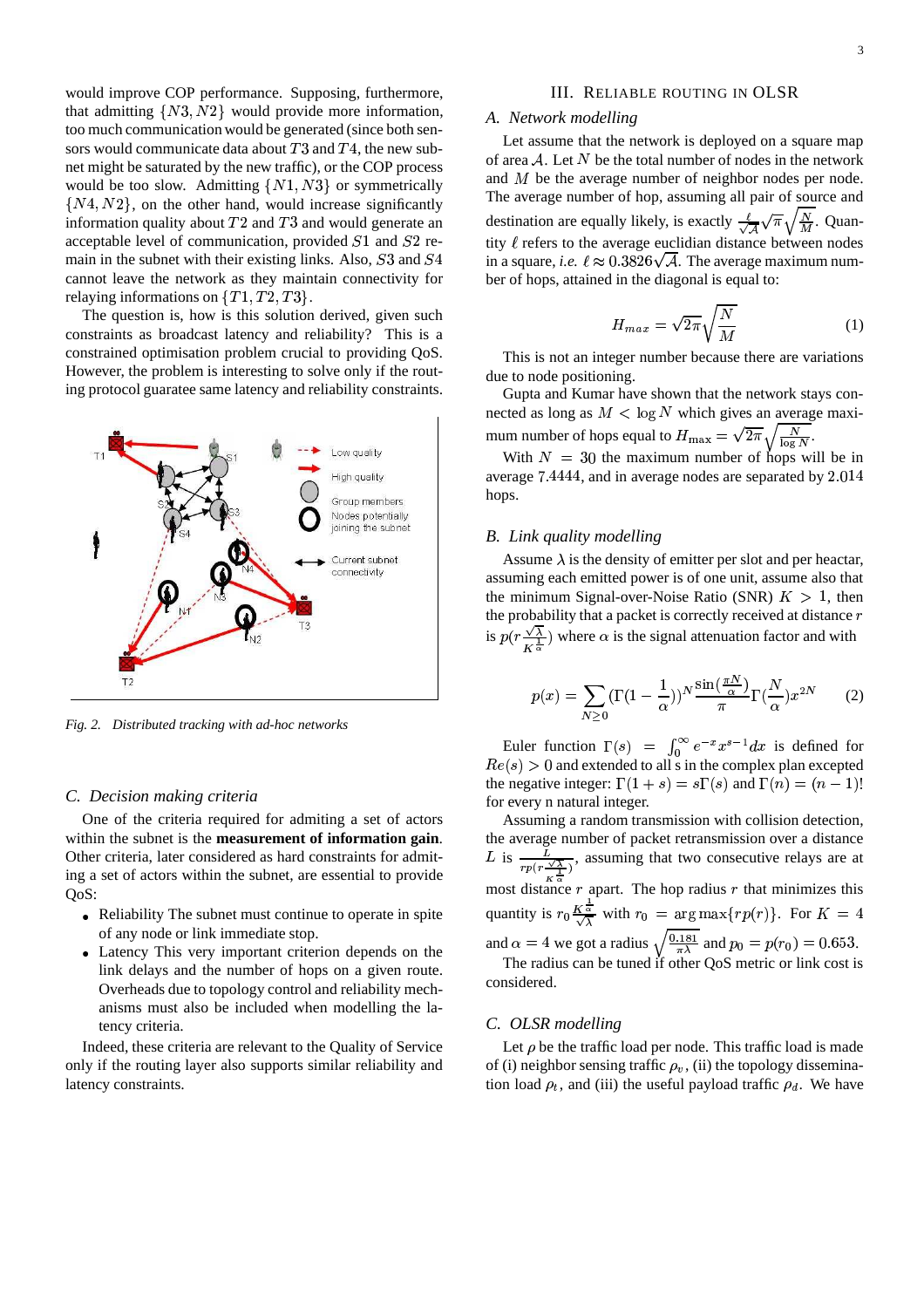$\rho = \rho_v + \rho_t + \rho_d$ . We have  $\rho_v = h\left[\frac{M}{B}\right]$  where h is the hello frequency per slot,  $B$  is the slot capacity (in number of node's ID in hello packets). We also have  $\rho_t = \tau \left[\frac{M_r}{R}\right] \frac{M_r}{M} N$  where A  $\tau$  is the frequency of per node TC message generation (*e.g.*  $h = 1/1000$ ,  $\tau = 1/5000$  with 1000 slots per second). Quantity  $M_r$  is the average number of multipoint relay selected by a random node. With MPR-coverage at 2 it is approximately  $5M^{\frac{1}{3}}$ . We have  $\rho_d = \frac{\mu}{\Gamma} \sqrt{\frac{N}{M}}$  with  $\mu$  as the average net payload generated by a node (excluding mode relaying) and  $u_0 = \frac{\sqrt{A}}{A}$ . The followi  $\frac{\sqrt{A}}{\epsilon \pi}$ . The following equilibrium equation holds as long as  $M > \log N$ :

$$
\frac{\sigma_0}{M} = \rho_v + \rho_t + \rho_d \tag{3}
$$

This equation holds for some  $M > N$  in this case the network is not loaded enough to split in multihop and every pair of nodesis connected. This analysis does not take into consideration the presence of permanent obstacles between nodes.

#### *D. Preserving 2-connectivity with OLSR*

A graph is 2-connected when it is connected and remains connected after removal of a vertex. Equivalently, every pair of nodes is connected by two node disjoint paths. This property ensures reliability towards node failure. However, link state ad hoc routing protocols such as OLSR rely on a reduced subset of the topology in order to optimize control traffic. Such optimization may lead to route computations on a graph that is not 2-connected even in a 2-connected network. A node failure may then cause traffic loss until new sets of advertised links are computed and disseminated. On the other hand, ensuring 2-connectivity of route computations allows to maintain a backup route for each destination and use it as soon as a link breakage is detected.

OLSR uses multipoint relays (MPR for short) [**?**] both for optimizing flooding of control packets and forselecting a subset of advertised links. Each node selects MPRs among its neighbors so that any 2-hop neighbor is covered by at least one MPR. This property ensures that flooding through MPRs reach all nodes. Moreover, it allows to show that MPR links (links from a node to one of its MPR) form a sub-topology sufficient to compute shortest routes.

A simple greedy algorithm allows to find MPR sets with small size [**?**]. The algorithm can be tuned to allow better coverage of 2-hop neighbors through the MPR-COVERAGE parameter  $k$  [?]. This parameter specifies that each 2-hop neighbor should be covered by at least  $k$  MPRs. More precisely a 2-hop neighbor covered by  $i$  neighbors must be covered by  $\min(i, k)$  MPRs. This parameter allows to introduce more @ redundancy in flooding. It has been shown recently [**?**] that it also ensures a  $k$ -connectivity property of the MPR links. Namely, any node  $u$ , using knowledge of its neighbors and MPR links can compute  $k' \leq k$  node disjoint routes to each destination as long as there exists at least  $k'$  node disjoint paths in the network.

A weaker reliability property is edge 2-connectivity: a graph is edge 2-connected if it is connected and remains connected after removal of an edge. Equivalently there exists 2 edge disjoint paths between any pair of nodes. Notice that node disjoint paths are edge disjoint. But, it may happen that  $k'$  edge disjoint paths exist between two nodes when less than node disjoint paths can be found. However, it is shown [**?**] that MPR-COVERAGE  $k > k'$  also preserves this property. Namely, an OLSR node can compute  $k'$  edge disjoint routes as long as such routes exist and all MPR sets are computed with MPR-COVERAGE  $k > k'$ .



*Fig. 3. Average number of MPRs versus average degree for various number* of *nodes*  $n = 25, 50, 75, 100$  *and MPR-COVERAGE*  $k =$ 1, 2.

Figure 3 illustrates the overhead of traffic control for various size and density of networks with MPR-COVERAGE 1 or 2. Indeed, each TC contains the list of MPR selectors of a node. The average size of a TC is thus proportional to average number of MPRs of a node. We can see that switching from MPR-COVERAGE 1 to 2 almost doubles the size of topology control messages (TCs). As MPR flooding will also require roughly twice more emissions, the traffic control is thus roughly multiplied by a factor 4. Notice that it could be possible to compute TCs with MPR-COVERAGE 2 when flooding according to MPR-COVERAGE 1 to impact traffic control by a factor less than 2.

#### IV. MODELLING AND SOLVING THE MAXIMAL RELIABLE SUBNET PROBLEM

Constraint Programming (CP) has been shown to be an efficient framework for designing solving algorithms that can cope with large scale combinatorial problems. In the approach, CP is used to formulate constraint based models as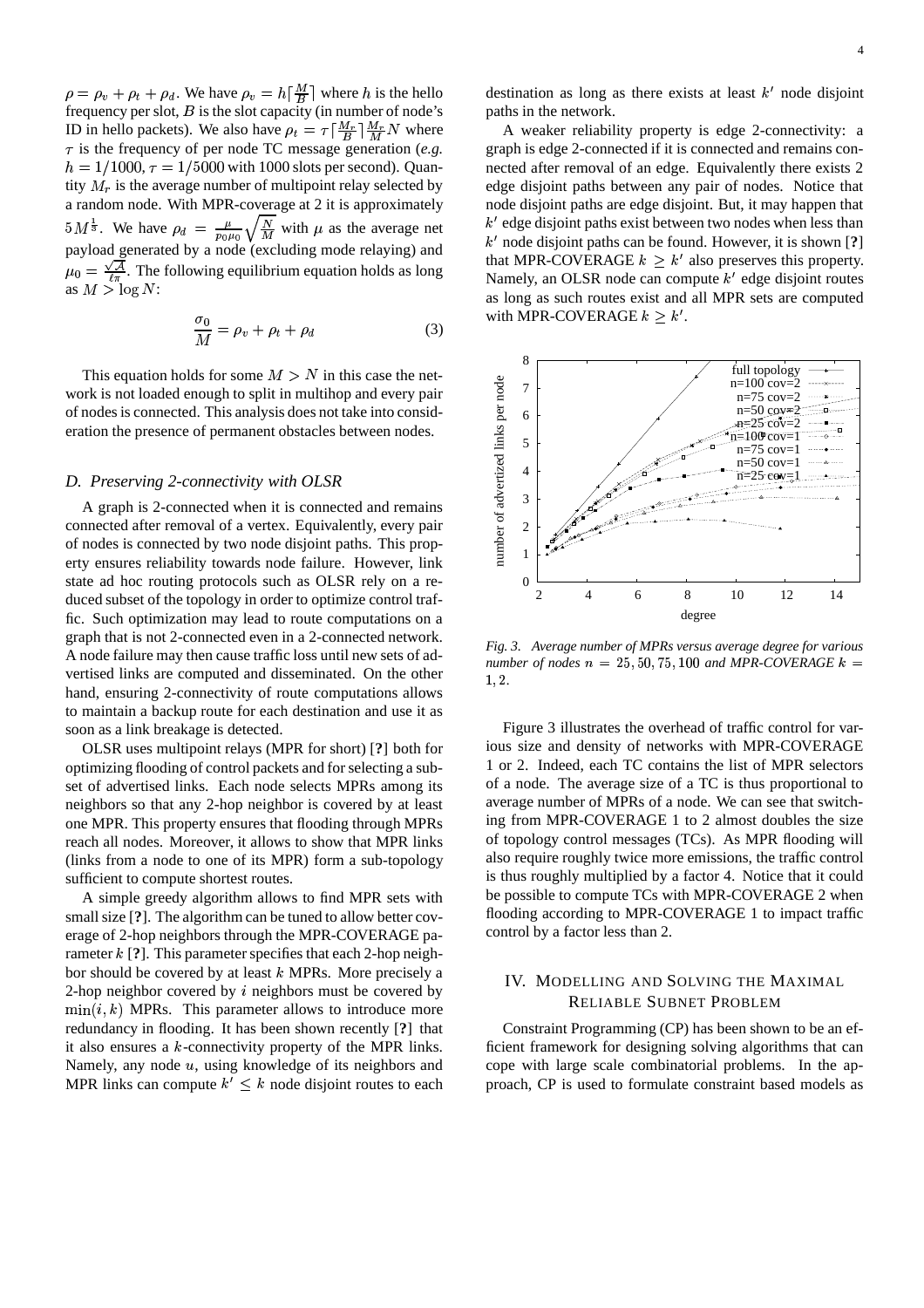well as to design efficient search strategies. The algorithm combines shortest path with anytime search technique.

Both problem model and search algorithm are developed and experimented in SICSTUS Prolog that provides a constraint solving library based on AC4 and AC5 as well as facilities to design incremental search techniques.

#### *A. Constraint-based modelling*

Model-based constraint solving exploits different representations of a problem structure. The modelling process starts by capturing the problem invariants, and refines this using several approximations, sufficient conditions and abstractions. A model consists of constraints and mathematical variables that represent partially or totally the problem to be solved. In our context, a model-based approach is required to formulate and compose the different QoS constraints.

Various options can be envisaged to model the subnet management problem. For illustrating our approach, we give the main constraints that model subnet problem, with information quality as a cost function. Radius and reliability constraints are also modeled. Bandwidth capacity constraints are much more difficult to model in details and we must rely on OLSR extensions to guarantee available bandwidth. A rough approximation can be done by limiting the number of subnet members, based on their bandwidth utilisation and equation (3).

Decision variables  $X_p \in \{0, 1\}$ ,  $0 \leq p \leq N$ , model the set of sensor routers that may be admitted in a subnet. When  $X_p$  is positive, router p is considered active subnet member.

*1) Radius constraints:* The first constraint limits the number of hops between any two subnet nodes. This limit results from constant  $H_{max}(1)$  and (2), and can both be preprocessed in polynomial time.

*The distance between every pair of active subnet members does not exceed constant*  $h_{max} \in \mathbb{R}$  *(where distances*  $d(p, p') \in \mathbb{R}$  between each pair of sensor routers  $(p, p')$  are @ *considered constant and known at problem solving time) (4):*

$$
\forall p, p', \ min(X_p, X_{p'}) \ldotp d(p, p') < h_{max} \tag{4}
$$

*2) Reliability:* Reliability constraints derive from Menger's theorem and is more intricate to state. The aim of these constraints is too represent a node-disjoint path between any two pair of nodes belonging to the subnet (Fig. 4.

The network topology is represented as a graph  $G(X, U)$ where the set of edges  $U$  is representing communication links, the set of vertices X admissible nodes <sup>1</sup>, and indice  $p/p \in$  <sup>1ng</sup>  $\{0, \ldots n-1\}$  denotes a given node. For each couple of nodes  $(p, p')$ , two sets of variables respectively  $\{\varphi_u^{pp'}\}_{0}^{U-1} \in \{0, 1\}$ and  $\{\hat{\varphi}_u^{pp'}\}_{0}^{U-1} \in \{0,1\}$  models a couple of disjoint path

<sup>1</sup> In the remaining of the paper, a vertex is denoted  $x$ , while an edge can be denoted either u or  $(x, x')$ , a possible subnet member  $X_p$ 

This figure illustrates a couple of node disjoint paths. Their existence is guaranteed by tuning OLSR protocol with MPR-COVERAGE parameter, and is imposed within the subnet by satisfying constraints (9).

Fig. 4. Node disjoint routes (in bold) between two nodes.

between  $p$  and  $p'$ . An edge  $u$  belongs to the primary path  $\Phi$  (resp. secondary  $\hat{\Phi}$ ) path iff variable  $\varphi_u^{pp'}$  (resp.  $\varphi_u'$ ) is instantiated to  $1(5,6)$ .

$$
\forall p \in X, \forall p' \in X / p < p',
$$
  
\n
$$
\Phi^{pp'} = {\varphi_u^{pp'} | u \in U, \varphi_u^{pp'} = 1}
$$
\n(5)

$$
\hat{\Phi}^{pp'} = \{ \hat{\varphi}_u^{pp'} | \ u \in U, \ \hat{\varphi}_u^{pp'} = 1 \}
$$
 (6)

From an initial node  $p$  to a final node  $p'$ , path consistency is asserted by the following constraints, where  $\omega^+(x) \subset U$  and  $\omega^-(x) \subset U$  are outgoing and incoming edges from vertex x, respectively.

$$
\forall p \in X, \forall p' \in X \mid p < p',
$$
\n
$$
\sum_{u \in \omega^+(p)} \varphi_u^{pp'} = X_p, \quad \sum_{u \in \omega^-(p')} \varphi_u^{pp'} = X_{p'} \tag{7}
$$
\n
$$
\forall x \in X \setminus \{p, p'\},
$$

$$
\sum_{u \in \omega^{+}(x)} \varphi_{u}^{pp'} = \sum_{u \in \omega^{-}(x)} \varphi_{u}^{pp'} \le 1, \qquad (8)
$$

Equation (8) ensures path connectivity and unicity while equation (7) imposes limit conditions for the extremities of the path. Note that a path cannot be built between any node outside and any node inside the subnet.

A similar constraint is also stated for  $\hat{\Phi}$ . Then, the node disjoint constraint (9) can be stated between the two path and any two nodes of the network (Fig. 4):

$$
\forall x \in X \setminus \{p, p'\}, \sum_{u \in \omega^+(x)} \varphi_u^{pp'} + \sum_{u \in \omega^+(x)} \hat{\varphi}_u^{pp'} \le 1 \quad (9)
$$

*3) Maximizing information quality:* Finally, the global gain  $G$  of the network is maximized using the following linear function:

$$
G = \sum_{p=0}^{N-1} g_p X_p \tag{10}
$$

where constant  $g_p$  represents information quality introduced by node  $p$ .

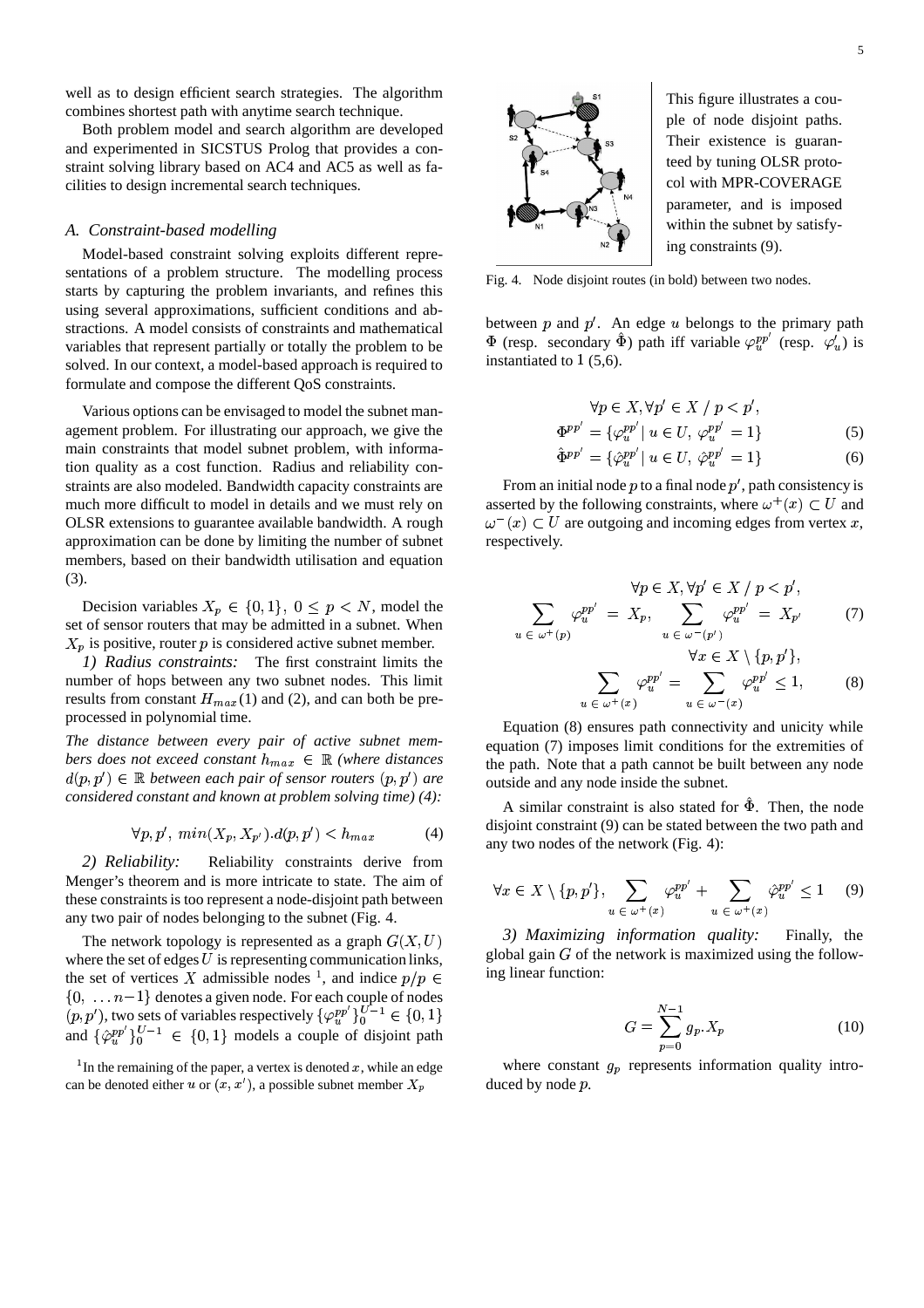#### **explain (1) NP complete and (2) why LP is not adapted**

In constraint programming, inference involves propagation algorithms, such as Arc-Consistency (AC). These algorithms perform domain filtering by maintaining feasible assignments (AC4), or by reducing variable domains (AC5), both of which can be performed in polynomial time. However, to solve the subnet management problem, such incomplete methods must be supplemented with other techniques. Arc-consistency algorithms are incomplete since they stop at a fixed point when the set of variables becomes arc-consistent, which does not guarantee that a solution exists in the resulting variables domains. To filter consistent variable assignments, hybrid algorithms are developed.

Therefore, search algorithms have to be designed for completing constraint solving, by exploring consistent or inconsistent assignment of variables. Using a CP framework, solving methods consist in filtering consistent assignments of the set of variables, by exploring search trees. Optimization schema, such as branch and bound or iterative deepening are also combined with the solving method.

In addition, these search algorithms must operate in a dynamic environment, where part of the solution already exists and has to be adapted to a new input. This is required when adapting the subnet to environment changes and traffic demand. Anytime search methods can provide a solution of increasing quality. Examples of such methods are:

- Probe Backtracking (PB)[**?**], which repairs a tentative assignment to the set of variables..
- Repair Algorithms (RA) [**?**] [**?**], which approximate incrementally feasible variable assignments by minimizing the degree of inconsistency.
- Valued Constraint Satisfaction Problems(VCSP), which associate a priority to each constraint model. Constraints are satisfied in an order compliant with priorities.

Such algorithms proceed incrementally and can be interrupted at any time, providing a solution of a given quality. This approach is likely to provide the requisite flexibility for subnet management to be executed in a dynamic environment.

The constraint solving algorithm in use instantiate variables  $X_n$ . The algorithm starts by a single node. Then, candidate nodes are added incrementally by exploring all possible assignement to variables  $X_p$ . These assignements are always satisfying subnet constraints (4,7,8 and 9). A branch and bound loop iterates over the search algorithm to maximise the cost function (10).

This way, the solving algorithm can be interupted a anytime, providing an optimised solution, consistent with subnet model constraints.

#### V. EXPERIMENTATIONS

#### *A. Analysis and experimentation environment*

The experimentation environment is coupling an OLSR simulator with the reliable subnet optimisation algorithm described in  $\S$  IV-A. The environment takes as input a network based operation scenario and generates QoS measurements. In particular, the tool can report when equilibrum (3) is broken. The simulation activates the optimisation whenever the scenario requires it. In turn, the simulator manages sensing, topology dissemination and payload traffics related to the subnet.

The simulator is based on a discrete event representation and focuses on modelling OLSR routing mechanisms. It uses the MPR-COVERAGE parameter to conserve 2-connectivity. Units mobility are also modelled using realistic data and mission plans. This impacts dynamically network topology and related OLSR traffics.

#### *B. Example scenario*

The scenario takes place in a town where some check points must be visited or controlled by a company (or squadron). During the mission, collaborative services are set to coordinate the different units (for example, some units must control a cross street while other are visiting a check point). The simulator generates dynamically payload traffics according to service activity and related actors. The optimised subnet is then constructed to support activation of the collaborative service. In figure 5, the optimal subnet with a maximum of 9 members is represented using the black dots, and subnet payload traffics by bold lines.

#### *C. Results*

Experimentations vary the maximal number of subnet members, among a set of 16 nodes, operating in a square of  $10 \times 10$  kms. Within a subnet, a multicast payload traffic of  $1/10$  of the maximal available bandwidth is generated. The topology is composed with 120 edges. This scenario instance represents 65552 variables and 17162 constraints.

Figure (6) shows processing time (y-axis) for computing an optimal subnet with a maximum of 8 members. In practice, results exhibit linear solving time, which confirm the anytime behavior of the search algorithm. Due to network density, the  $h_{max}$  does not impact significantly performances, since 2-connected subnet can be easily found.

However, these orders of magnitude on a realistic scenario demonstrate the concept feasibility at the company (or squadron) level.

Figure (7) shows subnet performances with OLSR and MPR-coverage set to 2, in terms of latency (y-axis, on the left hand side) and packet delivery (y-axis, on the right hand side) according to the maximal number of subnet members